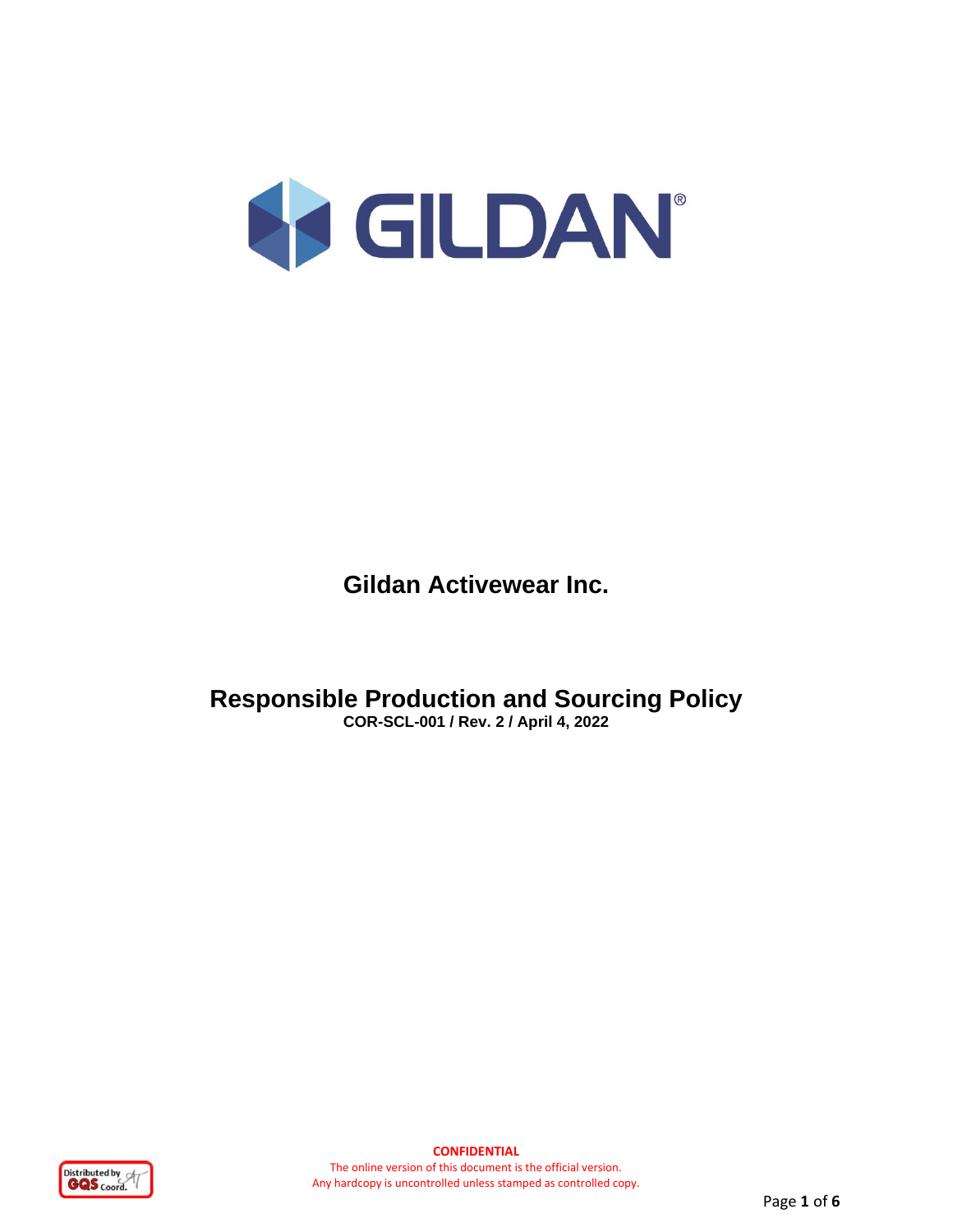# GILDAN' RESPONSIBLE PRODUCTION AND SOURCING GQS

# **Table of Contents**

COR-SCL-001 / Rev. 2 / April 4, 2022

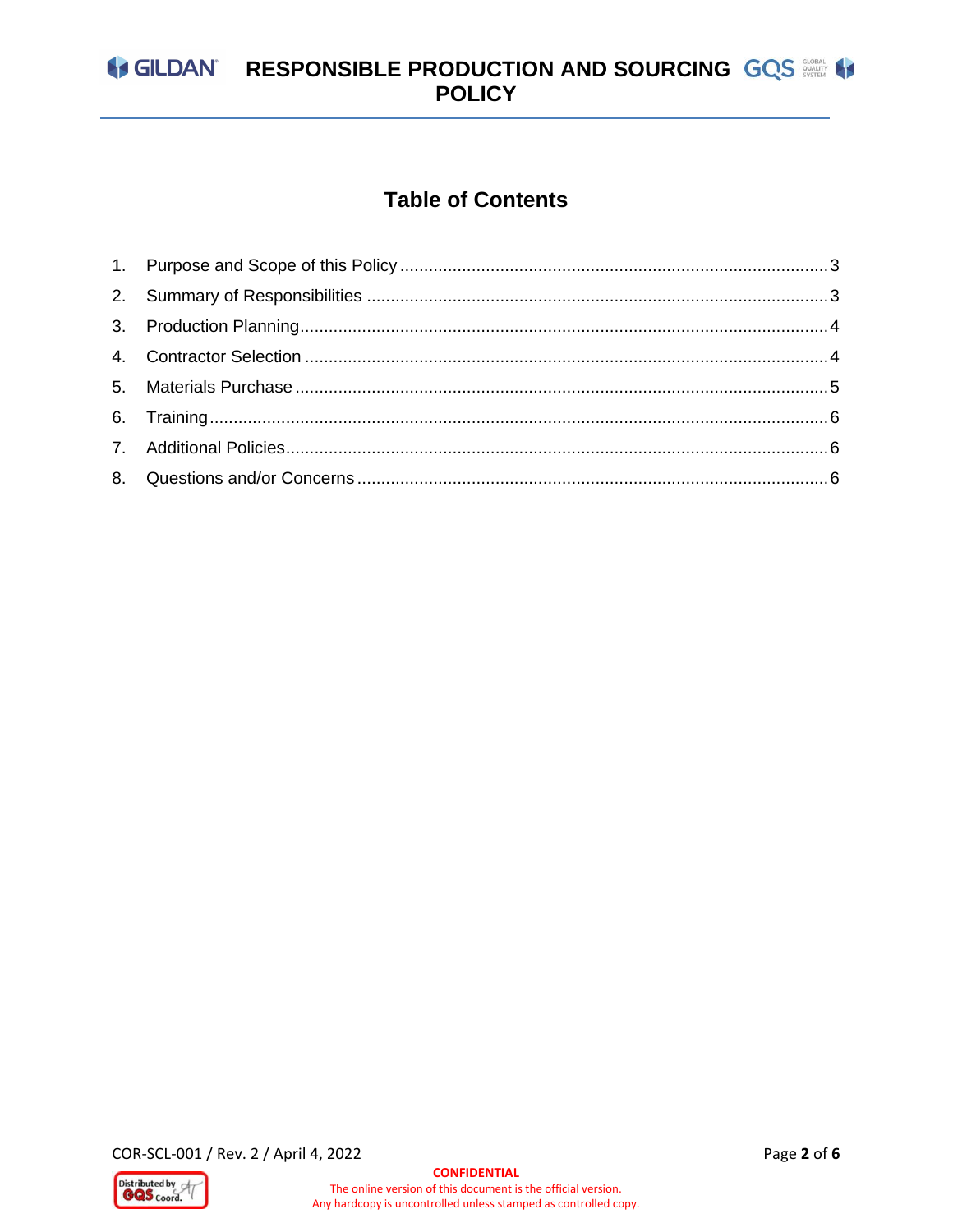### <span id="page-2-0"></span>**1. Purpose and Scope of this Policy**

**1.1** Gildan is committed to operating responsibly and sustainably, and this commitment is an integral part of our business strategy. This Policy establishes guidelines for responsible production planning practices to ensure that the sourcing, purchase of materials and manufacturing services of products across all brands, are aligned with our [Code of](https://gildancorp.com/media/uploads/global/plugin/bcode_of_conduct_eng.pdf)  [Conduct.](https://gildancorp.com/media/uploads/global/plugin/bcode_of_conduct_eng.pdf)

Sourcing teams are encouraged to promote long-term relations with contractors that show high adherence to Gildan's Code of Conduct.

- **1.2** The scope of this policy includes all Gildan manufacturing facilities, Tier 1 contractors and their suppliers globally, when applicable.
- **1.3** This Policy and associated procedures will be reviewed at least every two years to ensure they remain effective and up to date. If urgent issues / updates impact this Policy, these will be reviewed immediately.

# <span id="page-2-1"></span>**2. Summary of Responsibilities**

**2.1** The following areas and activities play a key strategic role in the responsible implementation of this Policy:

#### **2.1.1 Sourcing**

Ensures that the manufacturing practices, financial health, product development of thirdparty suppliers and corresponding order assignments are aligned with Gildan's Code of Conduct, as well as local and international regulations.

#### **2.1.2 Capacity Planning**

This process covers the development and management of the annual capacity plan as well as quarterly reviews and monthly operating plans to align production capacity with our sales volume. Further, it provides adequate timing for the operations to comply with customer requirements in quality, quantity, on time delivery and cost, while at the same time, guaranteeing respect for workplace standards established in Gildan's Code of Conduct, as well as local and international regulations.

#### **2.1.3 Materials Procurement**

Ensures the supply of materials for Gildan-owned facilities and contractors' sewing operations. Manages optimal inventory levels according to commercial agreements with suppliers.

#### **2.1.4 Due Diligence**

Investigates and assesses risks through due diligence procedures to ensure that commercial relations with third parties do not contravene with the laws or regulations applicable to Gildan standards, including Gildan's Code of Conduct, as well as local and international regulations.

COR-SCL-001 / Rev. 2 / April 4, 2022 Page **3** of **6**

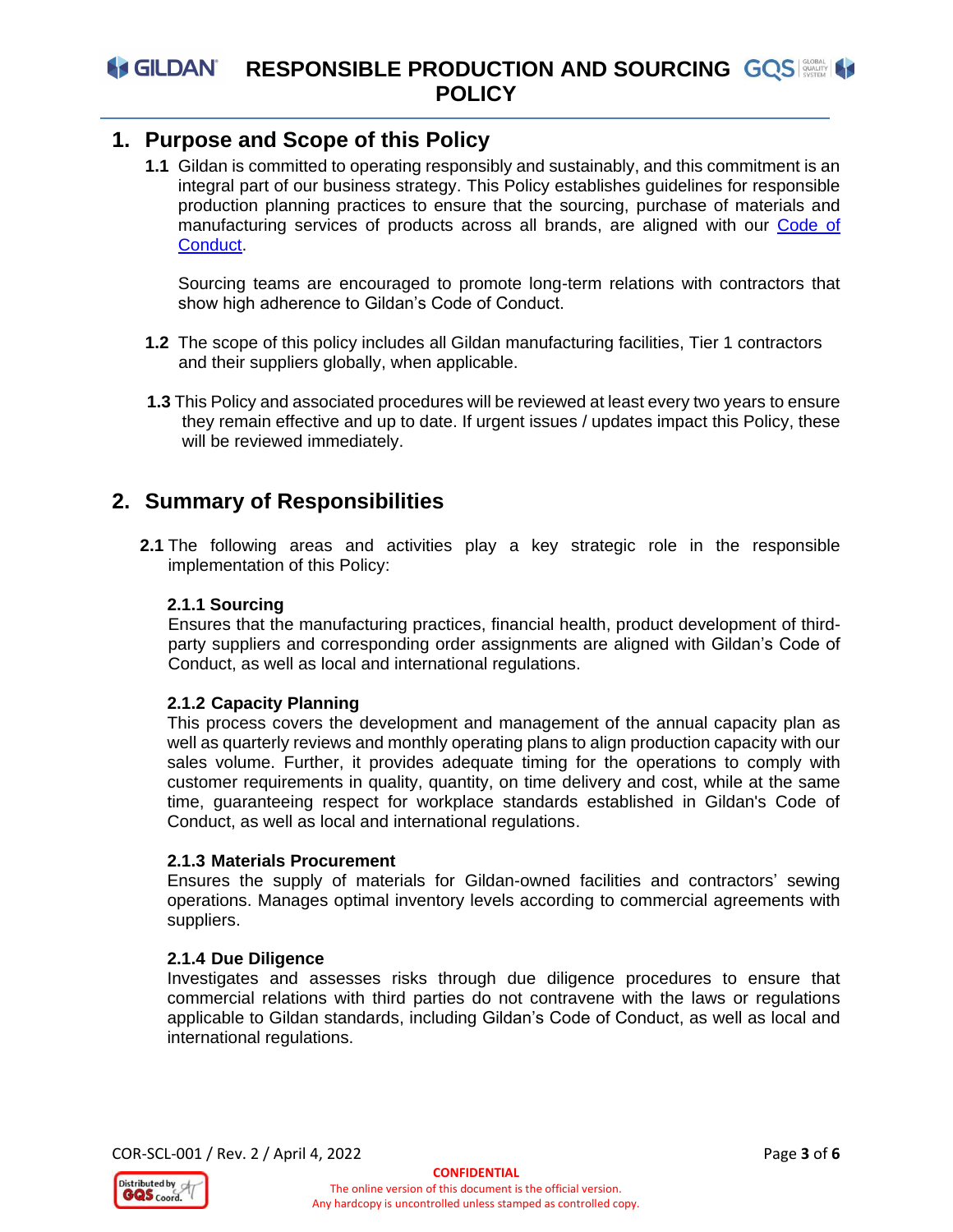# **A GILDAN RESPONSIBLE PRODUCTION AND SOURCING GOS POLICY**

**2.2** In addition, to ensuring supplier awareness of and commitment to workplace standards, Gildan requires all suppliers (contractors) to sign its legally binding vendor agreement prior to receiving orders. The agreement is an extensive document that outlines all terms and conditions when producing Gildan products and includes expectations, processes, procedures, and helpful guidance for contractors. The vendor agreement also includes Gildan's Code of Conduct and [Code of Ethics,](https://gildancorp.com/media/uploads/global/plugin/bcode_of_ethics_-_updated_2.15.22.pdf) expectations on assessments and remediation, other assessments suppliers may be subject to, like Fair Labor Association assessments, and additional policies on unauthorized subcontracting, bribery, counterfeiting, anti-corruption, anti-fraud, among others. Contract facilities for newly acquired brands sign the agreement in accordance with the timelines established through Gildan's onboarding process, during which brands integrate into Gildan standards, procedures, and operations.

# <span id="page-3-0"></span>**3. Production Planning**

- **3.1** The initial *Production Plan* is generated on an annual basis during our budget process to ensure we balance the demand requirements with our total manufacturing capacities (considering our internal and contracted capacity). There are subsequent quarterly demand forecasts that provide the base for the quarterly production plan updates and the monthly operating plans. The monthly operating plan provides the ability to reflect smaller variations required to our sales or manufacturing activities; this plan is then executed on a weekly cycle through the production scheduling process. The weekly cycle is the base information for the continuous production monitoring and KPIs that are in place to maintain the flow throughout our supply chain, track our performance and guarantee our finished goods delivery.
- **3.2** The production plans are completed with the evaluation and feedback of the respective factories. If the conditions for completing the production plan with internal capacity are not viable, the operations and manufacturing team will contract external capacity from contractor facilities.
- **3.3** The Capacity Planning team monitors the production and capabilities of the facilities. When changes in the Production Plan arise, such as additions, reductions, or others, balancing is made in the quantities of dozens among the facilities and is reflected in a revised *Production Plan*. The possible impact on workdays and/or staff reductions is always considered to properly balance the plan. In addition, when force majeure events occur (i.e. pandemics, natural disasters), we work on mitigating actual / potential negative impacts on our employees' lives and working conditions.

# <span id="page-3-1"></span>**4. Contractor Selection**

Prior to sourcing from a third-party contractor facility, Gildan conducts various investigations and assessments to review the contractor's history, including reputation and any past instances of non-compliance with laws and regulations, workplace policies and standards, quality control, and cost efficiency; all of which support Gildan's sourcing decision process. For workplace policies and standards, Gildan requires a profile and self-assessment from every new facility, and then conducts a full audit of the facility. Gildan evaluates new third-party contractor facilities in the same manner as existing facilities and the facility receives a color rating after

COR-SCL-001 / Rev. 2 / April 4, 2022 Page **4** of **6**

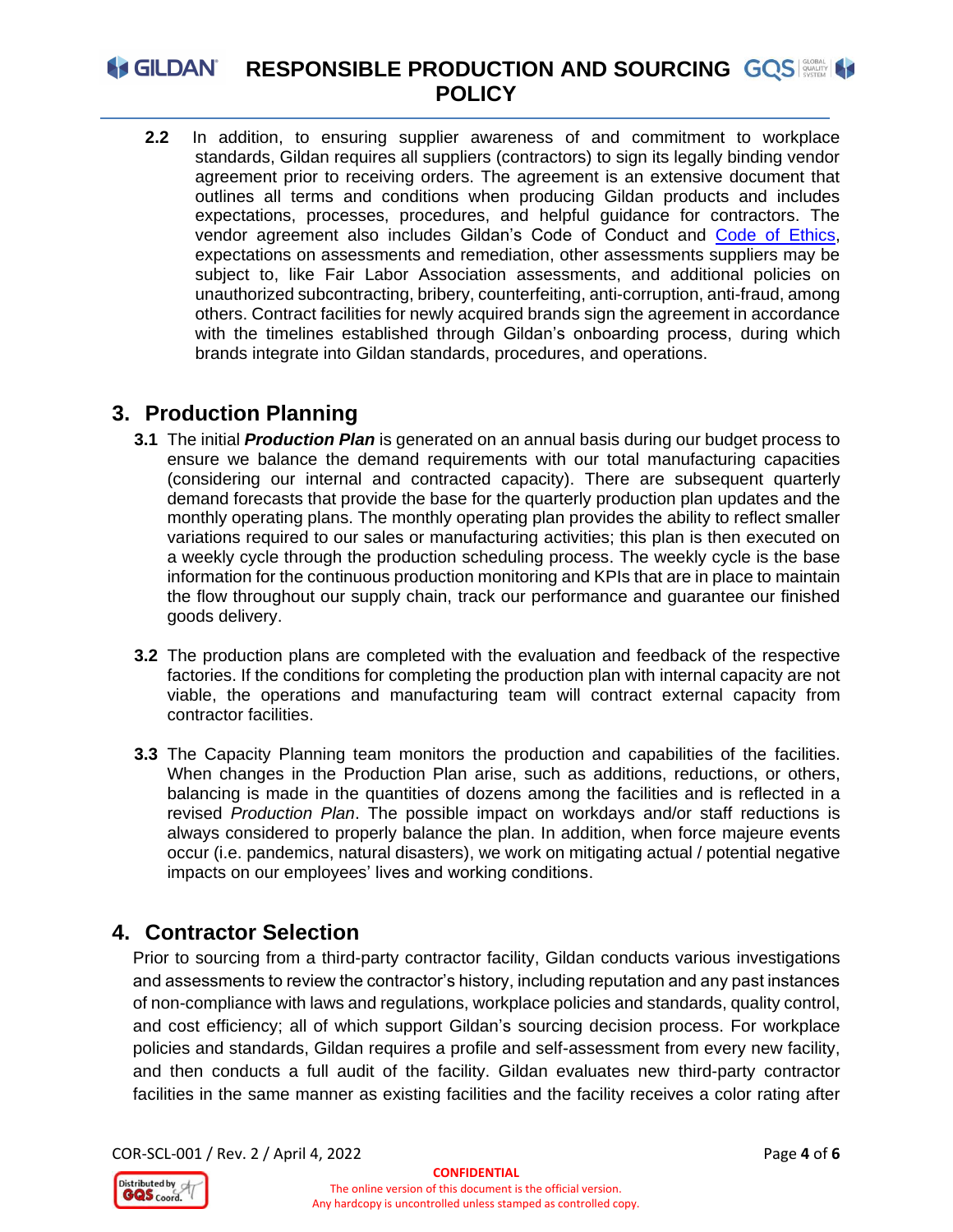the audit. If the facility receives a green, yellow, or orange rating, the facility is approved for production. Gildan does not approve facilities that receive a red or black rating. For more information on our audit rating system, please refer to p.6 of our [Social & Sustainable](https://gildancorp.com/media/uploads/policies/bgildans_social_and_sustainable_compliance_guidebook.pdf)  [Compliance Guidebook.](https://gildancorp.com/media/uploads/policies/bgildans_social_and_sustainable_compliance_guidebook.pdf)

- **4.1** The selection of contractors includes a Due Diligence process to ensure that the established business relationships will comply with Gildan policies, standards and applicable laws and regulations.
- **4.2** During the Due Diligence process, the legal, financial, social responsibility, environment, operational and quality aspects are evaluated by a representative of each area.
- **4.3** Simultaneous to the Due Diligence process, the operations department continues with negotiations and evaluates the contractor's production growth in order to comply with the production volumes required by Gildan.
- **4.4** For the approved contractor, the following activities need to be completed: contract signing, creating and enabling system access (Branch Plant), contractor's staff induction, material delivery coordination & product information to manufacture the garments and respective quality audits.
- **4.5** In accordance with the *Due Diligence Guidelines,* prior to initiating the commercial relationship with a contractor or when a renewal is required, the contractor must sign written agreements or certifications where they commit to comply with Gildan policies and standards and commit to be audited as part of the process of ensuring that they remain in compliance to its declarations and commitments. When applicable, Gildan can terminate any commercial relationship as a result of violations to laws or regulations related to its operation and/or the standards agreed with Gildan.

# <span id="page-4-0"></span>**5. Materials Purchase**

- **5.1** Based on the *Production Plan* for owned facilities and third-party contractors, Gildan conducts the raw materials planning to ensure the timely execution of the production plans. The requirements are provided to the vendors for supply readiness. Gildan respects the commercial agreements with its vendors. In addition, as established in the Policy's scope, the guidelines for responsible production planning and practices ensure that the purchase of materials across all brands are aligned with our Code of Conduct.
- **5.2** The supply of materials to contractor facilities is executed according to the stipulated contract.

COR-SCL-001 / Rev. 2 / April 4, 2022 Page **5** of **6**